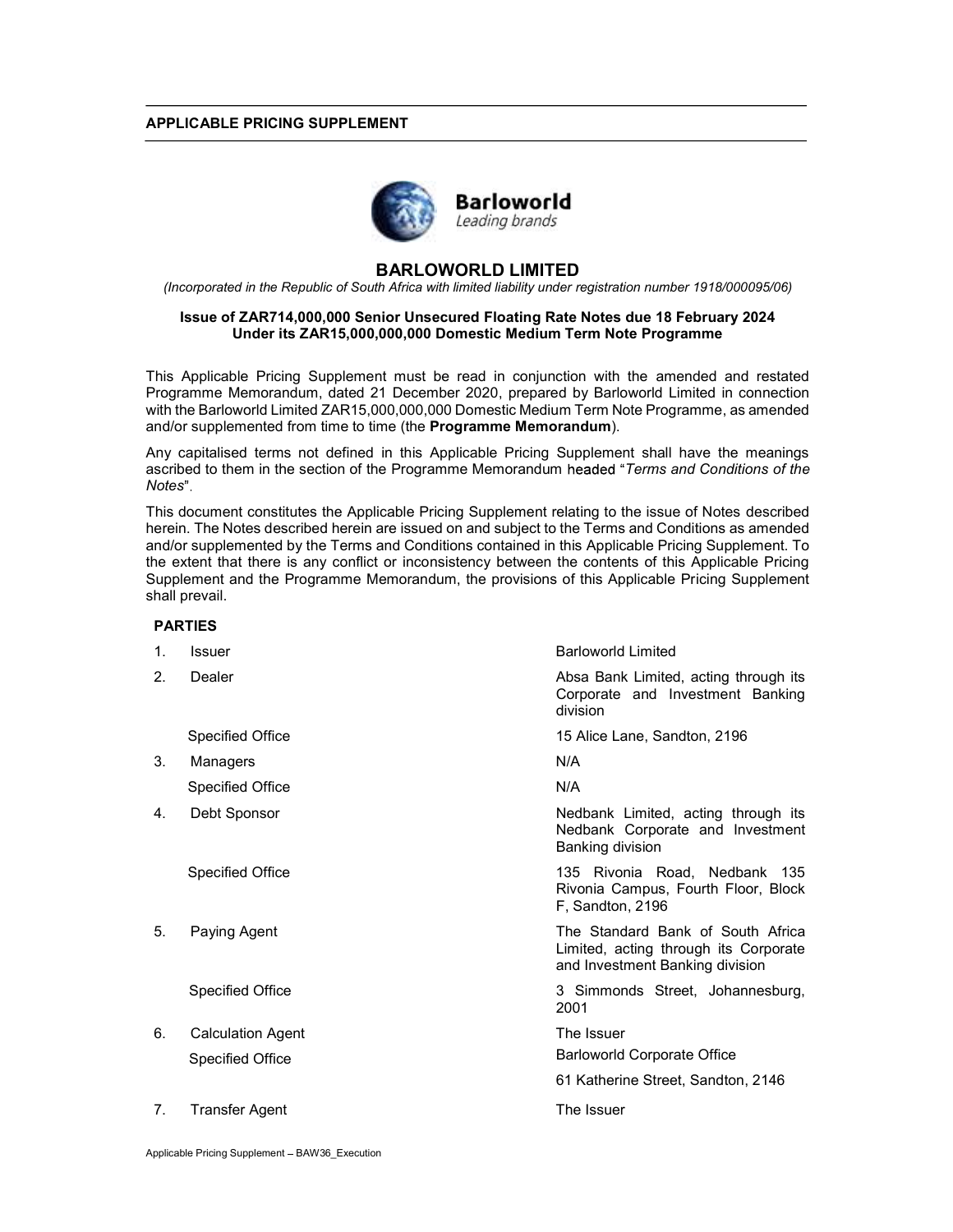|     | <b>Specified Office</b>                                                                | <b>Barloworld Corporate Office</b>                                                                                                                                                                         |
|-----|----------------------------------------------------------------------------------------|------------------------------------------------------------------------------------------------------------------------------------------------------------------------------------------------------------|
|     |                                                                                        | 61 Katherine Street, Sandton, 2146                                                                                                                                                                         |
| 8.  | Settlement Agent                                                                       | The Standard Bank of South Africa<br>Limited, acting through its Corporate<br>and Investment Banking division                                                                                              |
|     | <b>Specified Office</b>                                                                | 3 Simmonds Street, Johannesburg,<br>2001                                                                                                                                                                   |
| 9.  | <b>Issuer Agent</b>                                                                    | The Standard Bank of South Africa<br>Limited, acting through its Corporate<br>and Investment Banking division                                                                                              |
|     | <b>Specified Office</b>                                                                | 3 Simmonds Street, Johannesburg,<br>2001                                                                                                                                                                   |
|     | <b>PROVISIONS RELATING TO THE NOTES</b>                                                |                                                                                                                                                                                                            |
| 10. | <b>Status of Notes</b>                                                                 | Senior Unsecured                                                                                                                                                                                           |
| 11. | Form of Notes                                                                          | The Notes in this Tranche are listed<br>Notes, issued in uncertificated form<br>and held by the CSD                                                                                                        |
| 12. | Series Number                                                                          | 36                                                                                                                                                                                                         |
| 13. | <b>Tranche Number</b>                                                                  | 1                                                                                                                                                                                                          |
| 14. | Aggregate Nominal Amount:                                                              |                                                                                                                                                                                                            |
|     | (a)<br>Series                                                                          | ZAR714,000,000                                                                                                                                                                                             |
|     | (b)<br>Tranche                                                                         | ZAR714,000,000                                                                                                                                                                                             |
| 15. | Interest                                                                               | Interest bearing                                                                                                                                                                                           |
| 16. | <b>Interest Payment Basis</b>                                                          | <b>Floating Rate</b>                                                                                                                                                                                       |
| 17. | Automatic/Optional Conversion from one<br>Interest/Redemption/Payment Basis to another | N/A                                                                                                                                                                                                        |
| 18. | <b>Issue Date</b>                                                                      | 18 February 2021                                                                                                                                                                                           |
| 19. | Nominal Amount per Note                                                                | ZAR1,000,000                                                                                                                                                                                               |
| 20. | <b>Specified Denomination</b>                                                          | ZAR1,000,000                                                                                                                                                                                               |
| 21. | <b>Specified Currency</b>                                                              | 7AR                                                                                                                                                                                                        |
| 22. | <b>Issue Price</b>                                                                     | 100%                                                                                                                                                                                                       |
| 23. | Interest Commencement Date                                                             | 18 February 2021                                                                                                                                                                                           |
| 24. | <b>Maturity Date</b>                                                                   | 18 February 2024                                                                                                                                                                                           |
| 25. | Applicable Business Day Convention                                                     | <b>Following Business Day</b>                                                                                                                                                                              |
| 26. | <b>Final Redemption Amount</b>                                                         | 100% of Nominal Amount                                                                                                                                                                                     |
| 27. | Last Day to Register                                                                   | By 17h00 on 6 May, 6 August, 6<br>November and 6 February, or if such<br>day is not a Business Day, the<br>Business Day before each Books<br>Closed Period, in each year until the<br><b>Maturity Date</b> |
| 28. | Books Closed Period(s)                                                                 | The Register will be closed from 7 May<br>to 17 May, 7 August to 17 August, 7<br>November to 17 November and from 7                                                                                        |

February to 17 February (all dates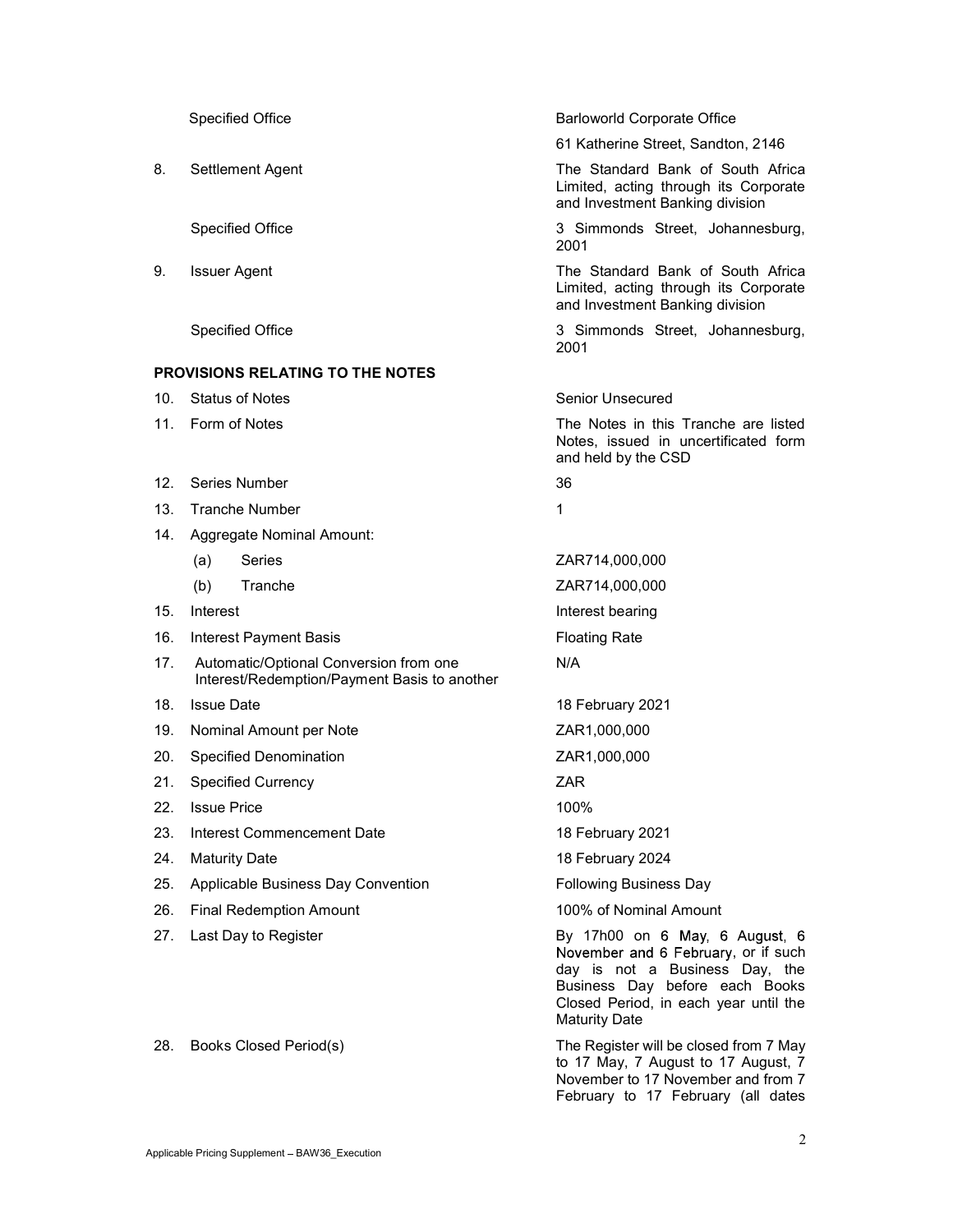inclusive) in each year until the Maturity Date

29. Default Rate N/A

FIXED RATE NOTES N/A

# FLOATING RATE NOTES

30. (a) Floating Interest Payment Date(s) 18 May, 18 August, 18 November and

18 February until the Maturity Date, or, if such day is not a Business Day, the Business Day on which interest will be paid, as determined in accordance with the Applicable Business Day Convention (as specified in this Applicable Pricing Supplement) with the first Floating Interest Payment Date being 18 May 2021, or, if such day is not a Business Day, the Business Day on which interest will be paid, as determined in accordance with the Applicable Business Day Convention (as specified in this Applicable Pricing Supplement)

(b) Interest Period(s) **Example 2** From and including the applicable Floating Interest Payment Date and ending on but excluding the following Floating Interest Payment Date, with the first Interest Period commencing on and including the Interest Commencement Date and ending on but excluding the next Floating Interest Payment Date (each Floating Interest Payment Date as adjusted in accordance with the Applicable Business Day Convention

Day Count Fraction is Actual/365

Rate plus Margin)

 $N/A$  $N/A$ 

relevant Reference Rate

Screen Rate Determination (Reference

- (c) Definition of Business Day (if different from that set out in Condition 1 (Interpretation)) N/A
- (d) Minimum Rate of Interest
- (e) Maximum Rate of Interest
- (f) Other terms relating to the method of calculating interest (e.g.: Day Count Fraction, rounding up provision/Base CPI)
- 31. Rate of Interest and manner in which the Rate of Interest is to be determined
- 32. Margin 169 basis points to be added to the
- 33. If ISDA Determination
	- (a) Floating Rate N/A (b) Floating Rate Option N/A
	- (c) Designated Maturity N/A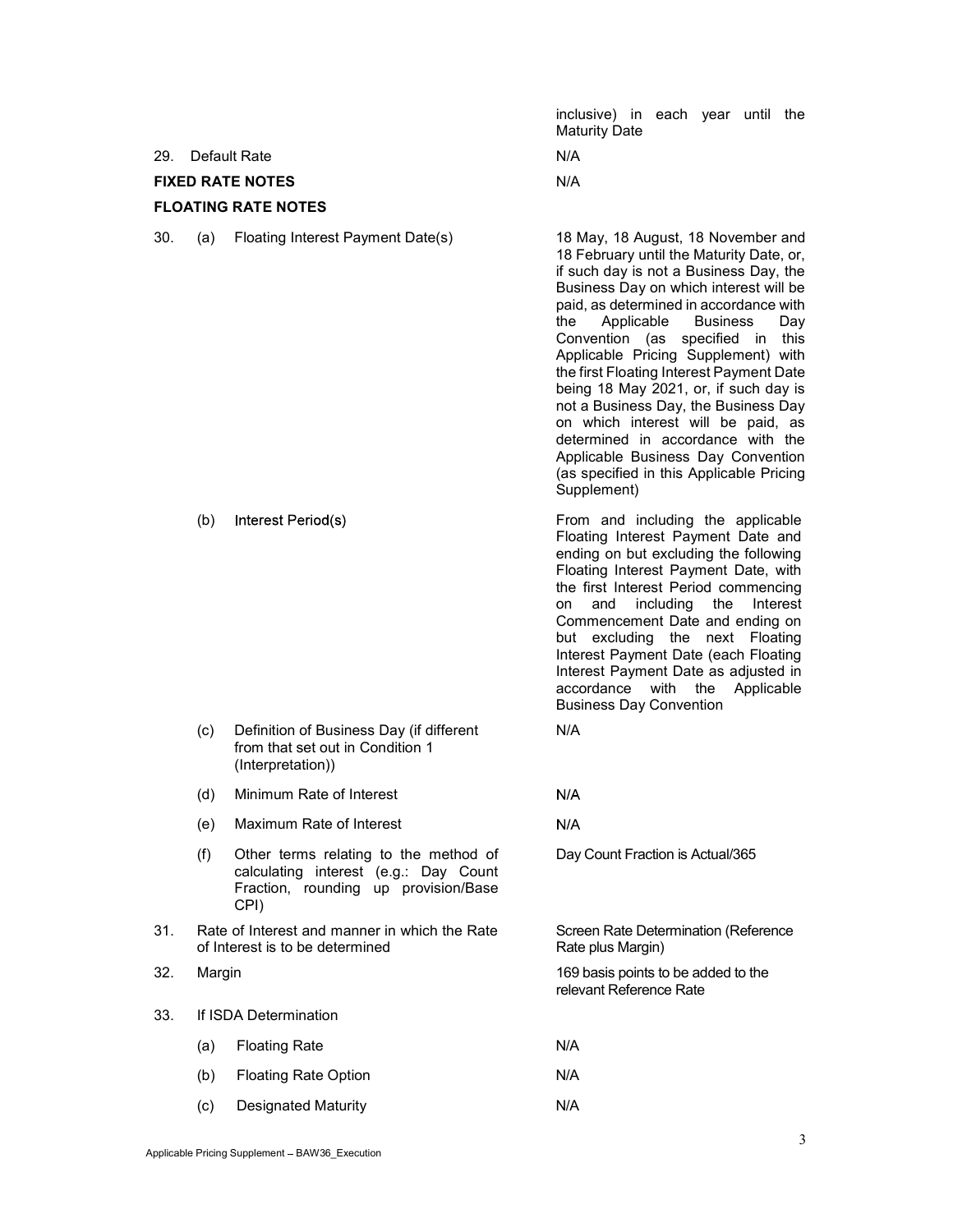|                            | (d)                                                                                                                                                                                        | Reset Date(s)                                                                                                                                                                                                                                                                        | N/A                                                                                                                                                                     |  |  |
|----------------------------|--------------------------------------------------------------------------------------------------------------------------------------------------------------------------------------------|--------------------------------------------------------------------------------------------------------------------------------------------------------------------------------------------------------------------------------------------------------------------------------------|-------------------------------------------------------------------------------------------------------------------------------------------------------------------------|--|--|
|                            | (e)                                                                                                                                                                                        | <b>ISDA Definitions to apply</b>                                                                                                                                                                                                                                                     | N/A                                                                                                                                                                     |  |  |
| 34.                        | If Screen Rate Determination:                                                                                                                                                              |                                                                                                                                                                                                                                                                                      |                                                                                                                                                                         |  |  |
|                            | (a)                                                                                                                                                                                        | Reference Rate<br>(including)<br>relevant<br>period by reference to which the Rate of<br>Interest is to be calculated)                                                                                                                                                               | 3 Month ZAR-JIBAR                                                                                                                                                       |  |  |
|                            | (b)                                                                                                                                                                                        | Interest Rate Determination Date(s)                                                                                                                                                                                                                                                  | 18 May, 18 August, 18 November and<br>18 February of each year until the<br>Maturity Date with the first Interest Rate<br>Determination Date being 15 February<br>2021. |  |  |
|                            | (c)                                                                                                                                                                                        | Relevant Screen Page and Reference<br>Code                                                                                                                                                                                                                                           | Reuters page 0#SFXMM or any<br>successor page                                                                                                                           |  |  |
| 35.                        | If Rate of Interest to be calculated otherwise<br>than by ISDA Determination or Screen Rate<br>Determination, insert basis for determining<br>Rate of Interest/Margin/ Fallback provisions |                                                                                                                                                                                                                                                                                      | N/A                                                                                                                                                                     |  |  |
| 36.                        |                                                                                                                                                                                            | Calculation Agent responsible for calculating<br>amount of principal and interest                                                                                                                                                                                                    | The Issuer                                                                                                                                                              |  |  |
|                            |                                                                                                                                                                                            | <b>ZERO COUPON NOTES</b>                                                                                                                                                                                                                                                             | N/A                                                                                                                                                                     |  |  |
|                            |                                                                                                                                                                                            | <b>PARTLY PAID NOTES</b>                                                                                                                                                                                                                                                             | N/A                                                                                                                                                                     |  |  |
|                            |                                                                                                                                                                                            | <b>INSTALMENT NOTES</b>                                                                                                                                                                                                                                                              | N/A                                                                                                                                                                     |  |  |
|                            |                                                                                                                                                                                            | <b>MIXED RATE NOTES</b>                                                                                                                                                                                                                                                              | N/A                                                                                                                                                                     |  |  |
|                            |                                                                                                                                                                                            | <b>INDEX-LINKED NOTES</b>                                                                                                                                                                                                                                                            | N/A                                                                                                                                                                     |  |  |
| <b>DUAL CURRENCY NOTES</b> |                                                                                                                                                                                            |                                                                                                                                                                                                                                                                                      | N/A                                                                                                                                                                     |  |  |
|                            |                                                                                                                                                                                            | <b>EXCHANGEABLE NOTES</b>                                                                                                                                                                                                                                                            | N/A                                                                                                                                                                     |  |  |
|                            | <b>OTHER NOTES</b>                                                                                                                                                                         |                                                                                                                                                                                                                                                                                      | N/A                                                                                                                                                                     |  |  |
|                            |                                                                                                                                                                                            | <b>PROVISIONS REGARDING</b><br><b>REDEMPTION/MATURITY</b>                                                                                                                                                                                                                            |                                                                                                                                                                         |  |  |
| 37.                        |                                                                                                                                                                                            | Redemption at the option of the Issuer:                                                                                                                                                                                                                                              | No                                                                                                                                                                      |  |  |
| 38.                        |                                                                                                                                                                                            | Redemption at the option of the Senior<br>Noteholders:                                                                                                                                                                                                                               | No                                                                                                                                                                      |  |  |
| 39.                        |                                                                                                                                                                                            | Redemption in the event of a Change of Control<br>at the election of Noteholders pursuant to<br>Condition 10.5 (Redemption in the event of a<br>Change of Control) or any other terms<br>applicable to a Change of Control.                                                          | Yes                                                                                                                                                                     |  |  |
| 40.                        |                                                                                                                                                                                            | Redemption in the event of a failure to maintain<br>JSE Listing and Rating at the election of the<br>Noteholders pursuant to Condition 10.6<br>(Redemption in the event of a failure to<br>maintain JSE Listing and Rating).                                                         | Yes                                                                                                                                                                     |  |  |
| 41.                        |                                                                                                                                                                                            | Early Redemption Amount(s) payable on<br>redemption for taxation reasons pursuant to<br>Condition 10.2 (Redemption for Tax Reasons),<br>on Event of Default pursuant to Condition 17<br>(Events of Default), on a Change of Control<br>pursuant to Condition 10.5 (Redemption in the | N/A                                                                                                                                                                     |  |  |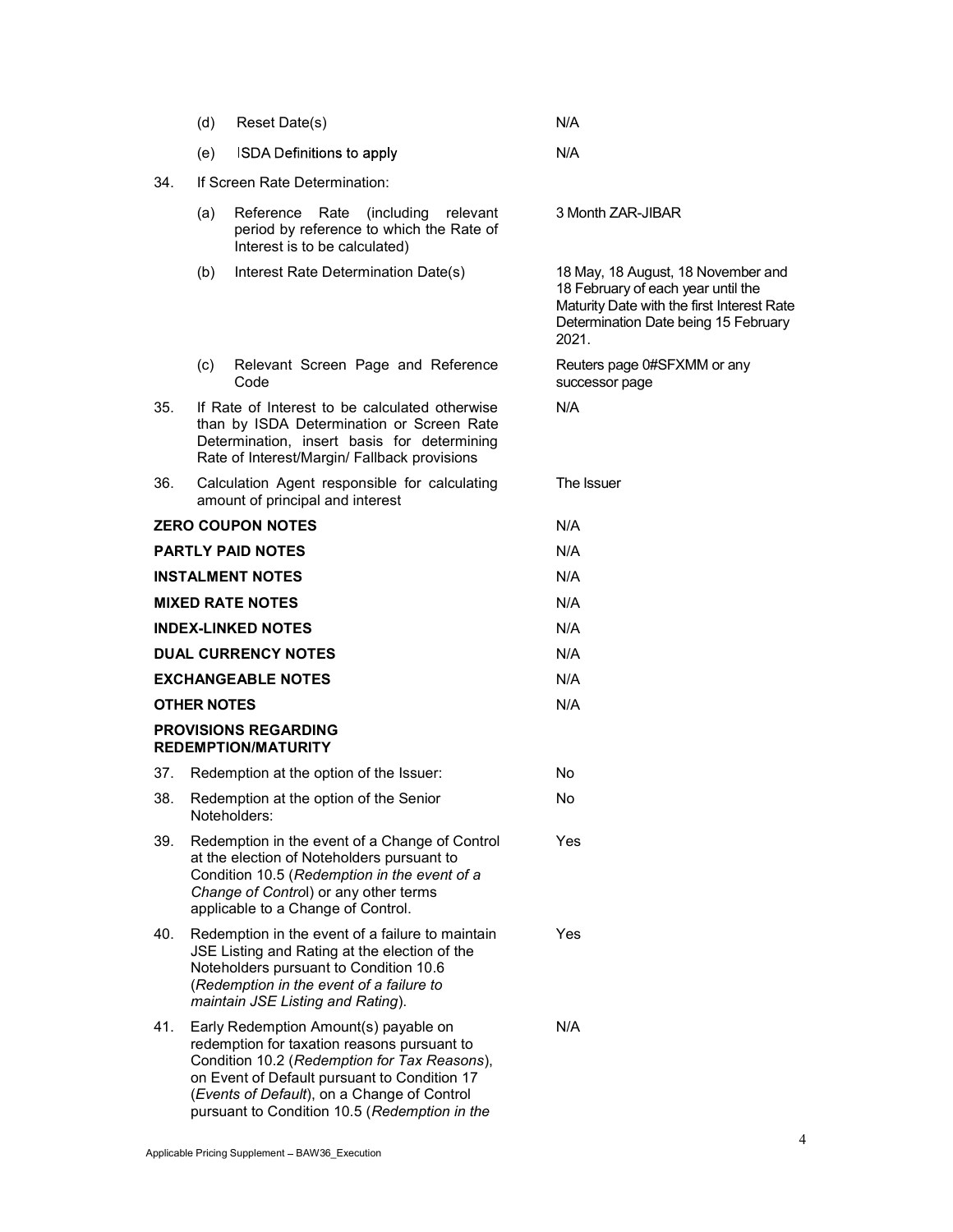event of a Change of Control), in relation to a failure to maintain a JSE Listing and Rating pursuant to Condition 10.6 (Redemption in the event of a failure to maintain JSE Listing and Rating) (if different from that set out in the relevant Conditions).

# GENERAL

|     | 42. Financial Exchange                                               | Interest Rate Market of the JSE                     |
|-----|----------------------------------------------------------------------|-----------------------------------------------------|
| 43. | Additional selling restrictions                                      | N/A                                                 |
| 44. | ISIN No.                                                             | ZAG000173923                                        |
| 45. | <b>Bond Code</b>                                                     | BAW36                                               |
| 46. | Stabilising manager                                                  | N/A                                                 |
| 47. | Provisions relating to stabilisation                                 | N/A                                                 |
| 48. | Method of distribution                                               | Dutch Auction (sealed bid without<br>feedback)      |
| 49. | Rating assigned to the Issuer and the Notes                          | "Aa2.za" long term rating as at 26<br>November 2020 |
| 50. | Applicable Rating Agency                                             | Moody's Investors Service South<br>Africa (Pty) Ltd |
| 51. | Governing law (if the laws of South Africa are<br>not applicable)    | N/A                                                 |
| 52. | Total nominal value of Notes in issue as at the<br><b>Issue Date</b> | N/A                                                 |
| 53. | Other provisions                                                     | N/A                                                 |
|     |                                                                      |                                                     |

### DISCLOSURE REQUIREMENTS IN TERMS OF PARAGRAPH 3(5) OF THE COMMERCIAL PAPER REGULATIONS IN RELATION TO THE ISSUE OF NOTES

54. Paragraph 3(5)(a)

The "ultimate borrower" (as defined in the Commercial Paper Regulations) is the Issuer.

55. Paragraph 3(5)(b)

The Issuer is a going concern and can in all circumstances be reasonably expected to meet its commitments under the Notes.

56. Paragraph 3(5)(c)

The auditor of the Issuer is Ernst & Young Inc.

57. Paragraph 3(5)(d)

As at the date of this issue

- (i) the Issuer has issued ZAR5,342,000,000.00 (exclusive of this issue of Notes and the issue of Notes under Bond Code BAW35) Commercial Paper (as defined in the Commercial Paper Regulations); and
- (ii) the Issuer estimates that it may still issue ZAR1,000,000,000.00 of Bonds and Commercial Paper (excluding this issuance of Notes) during the current financial year, ending 30 September 2021.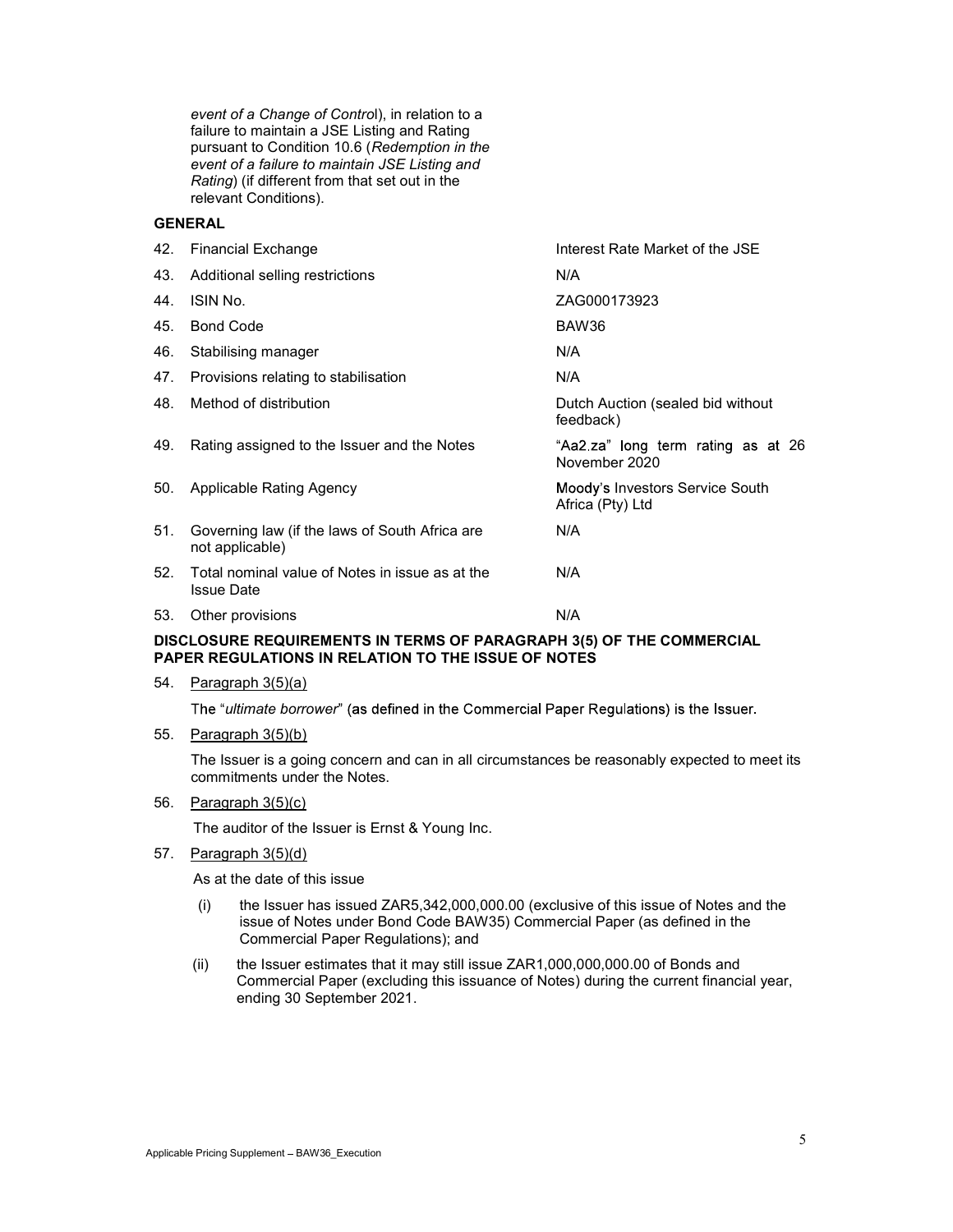#### 58. Paragraph 3(5)(e)

All information that may reasonably be necessary to enable the investor to ascertain the nature of the financial and commercial risk of its investment in the Notes is contained in the Programme Memorandum and the Applicable Pricing Supplement.

#### 59. Paragraph 3(5)(f)

The Issuer refers Noteholders to the SENS announcements which were published on 21 January 2021 and 29 January 2021 which provide a description of events that have impacted on the Issuer's operations subsequent to the last audited financial statements including the impact of COVID-19.

The Issuer continues to consider the impact of material events, including COVID-19, on the Issuer's financial position and is engaging with its funders to ensure that facilities remain in place. Based on the Issuer's current assessment there has been no material adverse change in the Issuer's financial position since the date of its last audited financial statements.

#### 60. Paragraph 3(5)(g)

The Notes issued will be listed.

61. Paragraph 3(5)(h)

The funds to be raised through the issue of the Notes are to be used by the Issuer for its general corporate purposes.

#### 62. Paragraph 3(5)(i)

The obligations of the Issuer in respect of the Notes are unsecured.

#### 63. Paragraph 3(5)(j)

Ernst & Young Inc., the statutory auditor of the Issuer, have confirmed that nothing has come to their attention which indicates that this issue of Notes issued under the Programme does not comply in all material respects with the relevant provisions of the Commercial Paper Regulations.